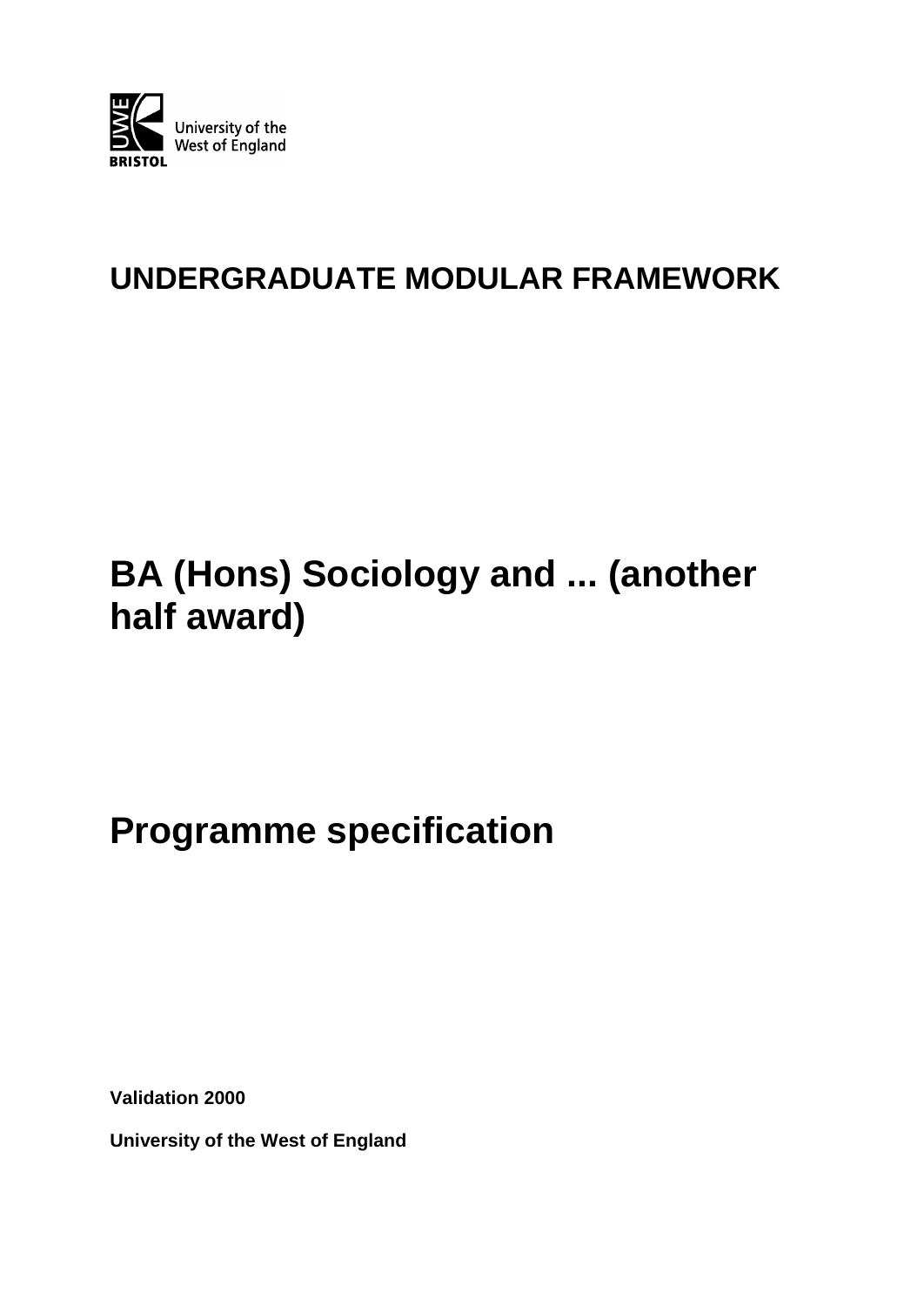

## **PROGRAMME SPECIFICATION**

| Section 1: Basic Data                                                                                                                                                                                                                                                    | Version 5                                                                                                                                                                                             |  |  |  |
|--------------------------------------------------------------------------------------------------------------------------------------------------------------------------------------------------------------------------------------------------------------------------|-------------------------------------------------------------------------------------------------------------------------------------------------------------------------------------------------------|--|--|--|
| <b>Awarding institution/body</b>                                                                                                                                                                                                                                         | <b>UWE</b>                                                                                                                                                                                            |  |  |  |
| <b>Teaching institution</b>                                                                                                                                                                                                                                              | <b>UWE</b>                                                                                                                                                                                            |  |  |  |
| <b>Delivery Location(s)</b>                                                                                                                                                                                                                                              | <b>UWE Frenchay and St Matthias</b>                                                                                                                                                                   |  |  |  |
| <b>Faculty responsible for programme</b>                                                                                                                                                                                                                                 | <b>Health and Life Sciences</b>                                                                                                                                                                       |  |  |  |
| <b>Modular Scheme title</b>                                                                                                                                                                                                                                              | Undergraduate scheme                                                                                                                                                                                  |  |  |  |
| <b>Professional Statutory or Regulatory</b><br><b>Body Links (type and dates)</b>                                                                                                                                                                                        | <b>NA</b>                                                                                                                                                                                             |  |  |  |
| <b>Highest award title</b>                                                                                                                                                                                                                                               | BA (Hons) Sociology and  (another half award)                                                                                                                                                         |  |  |  |
| <b>Default award title</b>                                                                                                                                                                                                                                               | <b>BA (Hons) Social Science</b><br>BA (Hons) Joint Studies<br>Certificate in Higher Education - Social Science;<br>Higher Education<br>Diploma<br>in<br>$\overline{\phantom{a}}$<br>Social<br>Science |  |  |  |
| Interim award titles                                                                                                                                                                                                                                                     |                                                                                                                                                                                                       |  |  |  |
| <b>UWE progression route</b>                                                                                                                                                                                                                                             |                                                                                                                                                                                                       |  |  |  |
| Mode(s) of delivery                                                                                                                                                                                                                                                      | Face to Face                                                                                                                                                                                          |  |  |  |
| <b>Codes</b><br>UCAS code GL73, NL13, PL33, LW34, LX33,<br>LLC3, QL33, LW36, LL73, BL93, LV31, GLK3,<br>RL93, TL73, LM31, LQ31, NL53, GL13, LLF3,<br>CL83, PL93, LR39, GL53, LL32, LV35, LG33,<br>LCH <sub>8</sub>                                                       | <b>JACS code</b>                                                                                                                                                                                      |  |  |  |
| <b>ISIS code</b>                                                                                                                                                                                                                                                         | <b>HESA code</b>                                                                                                                                                                                      |  |  |  |
| <b>benchmark</b> Sociology<br><b>Relevant</b><br><b>QAA</b><br>subject<br><b>statements</b>                                                                                                                                                                              |                                                                                                                                                                                                       |  |  |  |
| On-going/valid<br>until*<br>(*delete<br>as<br>appropriate/insert end date)                                                                                                                                                                                               | Ongoing                                                                                                                                                                                               |  |  |  |
| Valid from (insert date if appropriate)                                                                                                                                                                                                                                  | September 2011                                                                                                                                                                                        |  |  |  |
| <b>Original Validation Date: September 2000</b>                                                                                                                                                                                                                          |                                                                                                                                                                                                       |  |  |  |
| <b>Latest Committee Approval</b>                                                                                                                                                                                                                                         | Date:                                                                                                                                                                                                 |  |  |  |
| <b>Version Code</b>                                                                                                                                                                                                                                                      |                                                                                                                                                                                                       |  |  |  |
| For coding purposes, a numerical sequence (1, 2, 3 etc.) should be used for successive<br>programme specifications where 2 replaces 1, and where there are no concurrent<br>specifications. A sequential decimal numbering (1.1; 1.2, 2.1; 2.2 etc) should be used where |                                                                                                                                                                                                       |  |  |  |

*there are different and concurrent programme specifications*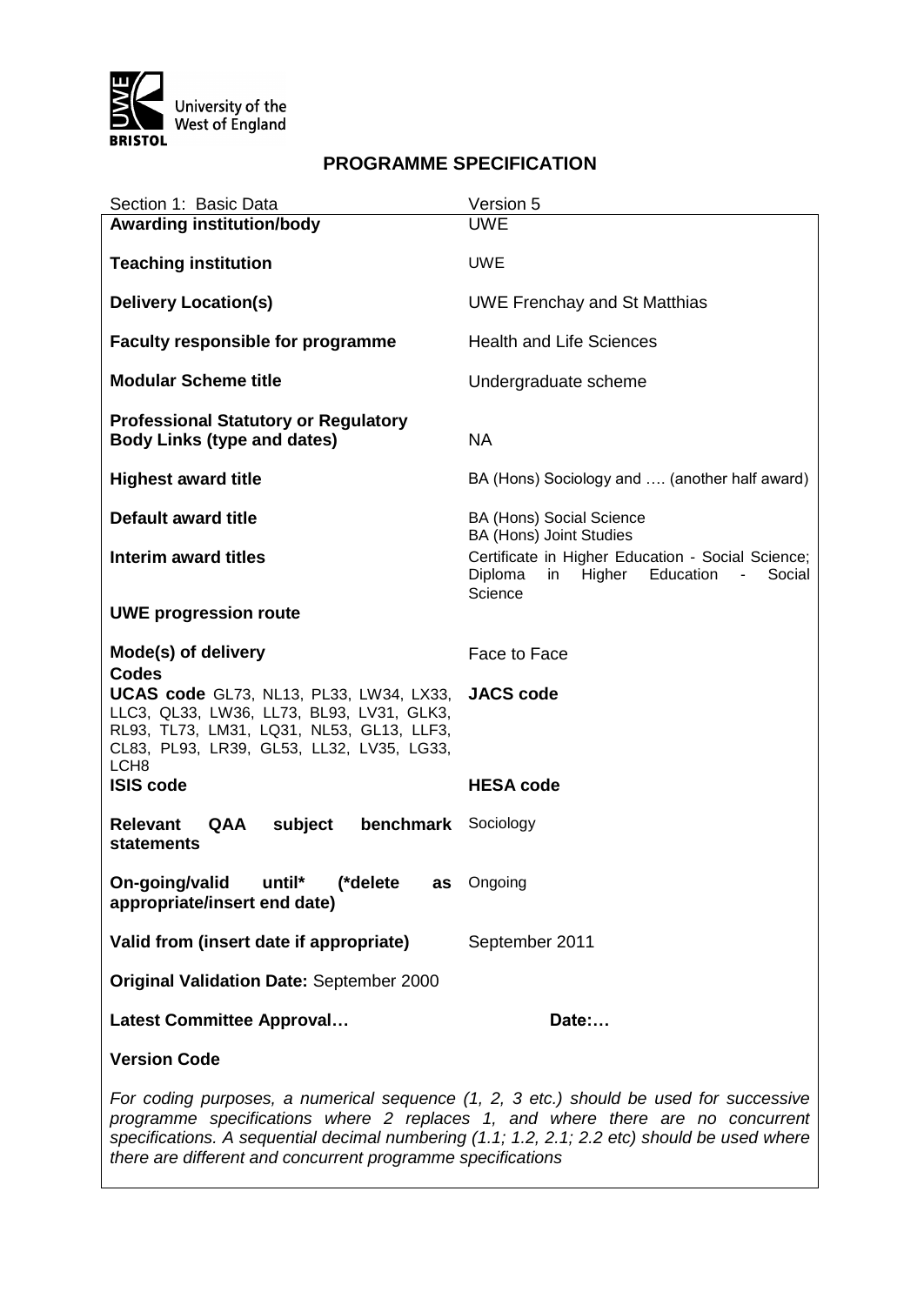### **Section 2: Educational aims of the programme**

- To provide a general educational experience in which students might acquire knowledge, skills and those virtues associated with learning and reflection.
- To promote critical, creative and analytical thinking.
- To provide a general foundation for the world of work by equipping students with the broad range of skills, understanding and knowledge employed in a wide range of vocations.
- To impart a broad range of skills: discipline specific, cognitive and general transferable skills, which, together with the points above provide the student with a sound basis for further study.
- To acknowledge the wide diversity of students and their interests through a flexible programme, enabling the student to choose between a variety of modules in order to meet their particular educational needs and interests, and to foster their individual development.
- To encourage scholarship and to foster the virtues of objectivity, reflection and judgment.
- To foster critical study, collaborative and individual, independent learning. This aim includes the promotion of self-criticism and reflexive awareness.
- To provide a programme enriched by research undertaken by members of the sociology school.
- To provide a programme of study that effectively combines with other disciplines or pathways.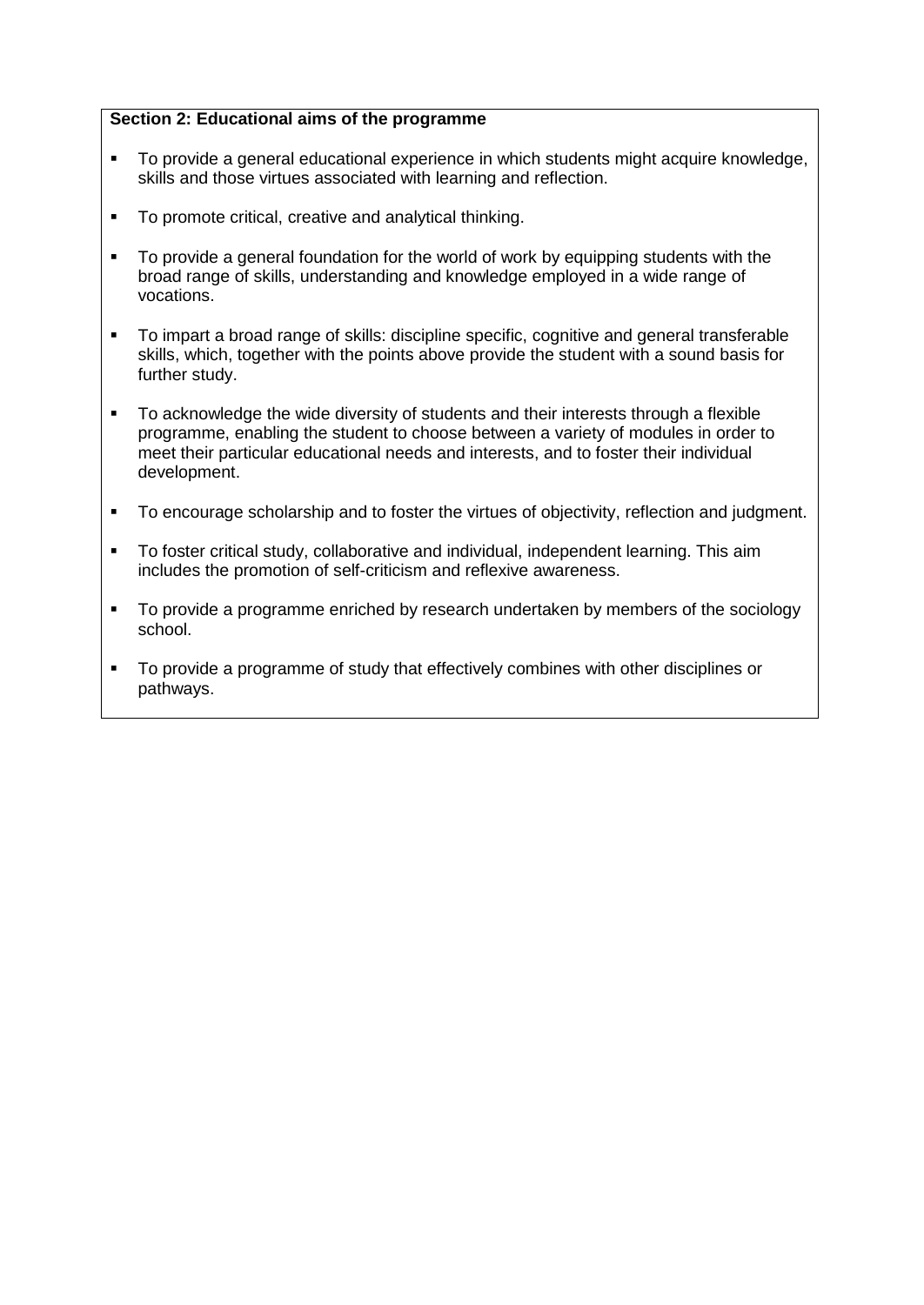#### **Section 3: Learning outcomes of the programme** *The award route provides opportunities for students to develop and demonstrate knowledge and understanding, qualities, skills and other attributes in the following areas: …* **A Knowledge and understanding** Learning outcomes Teaching, Learning and Assessment **Strategies A Knowledge and understanding of:** 1. the key concepts and theoretical approaches that have developed and are developing within sociology; 2. social context, of social diversity and inequality and their impact on the lives of individuals and groups; 3. the value of comparative analysis, in both historical and contemporary contexts; 4. the social nature of the relationship between individuals and groups; 5. social processes underpinning social change and social stability; 6. the nature and appropriate use of research strategies and methods in gaining sociological knowledge; 7. the relationship between sociological argument and evidence; 8. the distinctive character of sociology in relation to other forms of understanding. **Teaching/learning methods and strategies:** Students acquire knowledge and understanding through a variety of teaching and learning methods and strategies. These include: lectures; seminar discussion groups; workshops; learning logs or journals; elearning; group tutorials including problembased learning groups; field-based tasks; role-play and simulations; individual and group oral, visual and written presentations; computer workshops; independent library studies (individual and collaborative); and independent assessment preparation. 1-8 are achieved through the compulsory modules at stages 1-3: UZSNLF-30-1; UZSNLG-30-1; UZSNRA-30-2 and UZSNPA-30-3. These compulsory modules look at social theory in an applied context, combining a range of theories/ approaches over a wide range of social and historical contexts. These modules are organised around the general theme of Theory, Application and Method. A wide range of option modules allows students to develop these theoretical approaches, to gain more specialise knowledge of particular contexts, and to experience a range of assessment methods. Knowledge of research methods and strategies are developed through levels 1-3. Students may opt to develop these further in their choice of options. **Assessment:** Modules are assessed through a range of methods including: essays, learning logs, critical reflection, seminar presentations, article and book reviews, annotated bibliographies, problem-based-learning tasks, viva, extended essays and projects.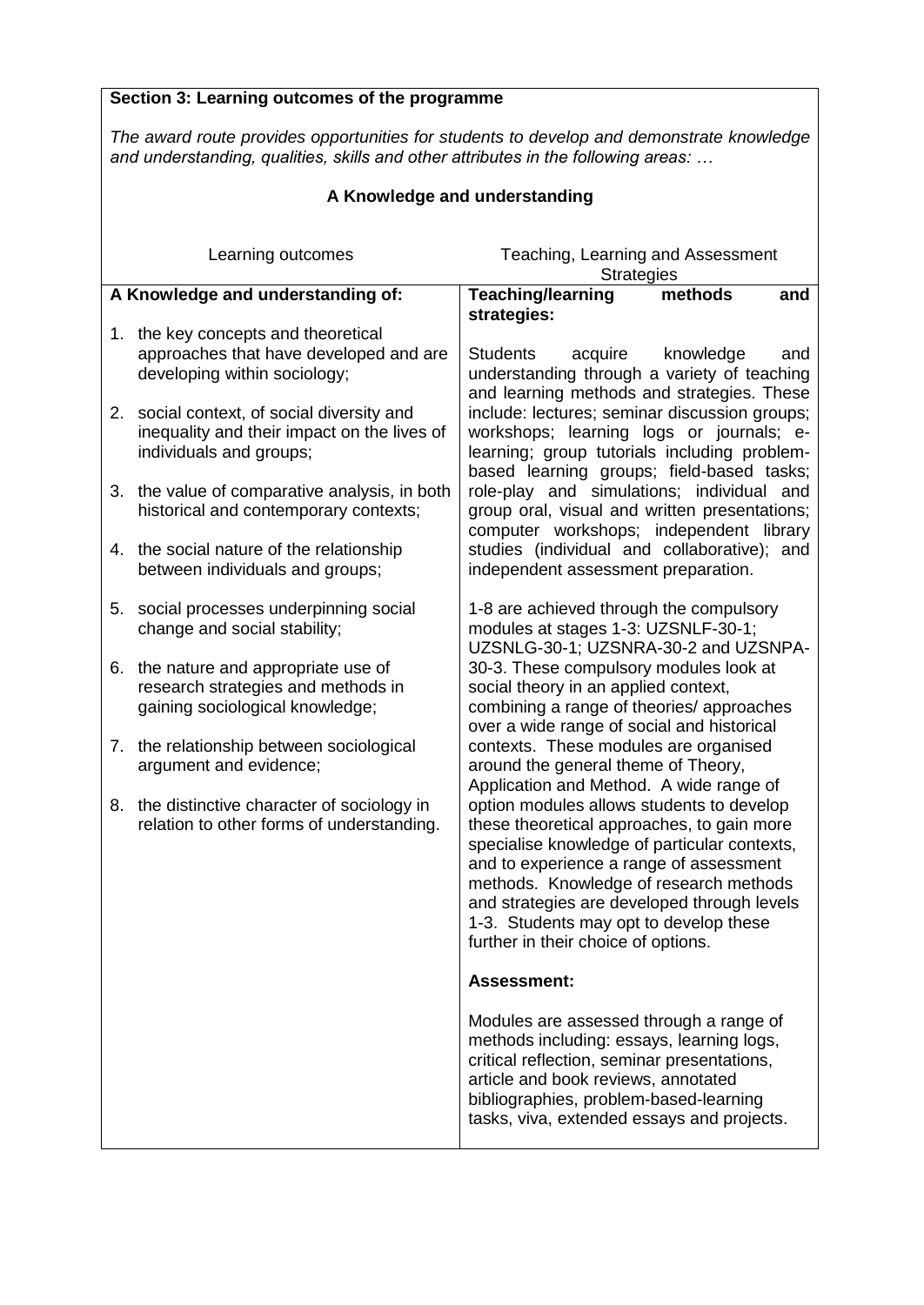| <b>B</b> Intellectual Skills |                                                                                                                                                       | <b>Teaching/learning</b><br>methods<br>and<br>strategies                                                                                                                                                       |  |  |
|------------------------------|-------------------------------------------------------------------------------------------------------------------------------------------------------|----------------------------------------------------------------------------------------------------------------------------------------------------------------------------------------------------------------|--|--|
|                              | On successful completion of this award<br>students will be able to demonstrate the<br>following skills:                                               | Skill 1 is achieved through compulsory<br>modules through levels 1-3.                                                                                                                                          |  |  |
|                              | 1. ability to appreciate the complexity of<br>human behaviour, social situations and<br>events and assessing the merits of<br>competing explanations; | Skills 2-4 are achieved largely through<br>assessment methods and seminar work.<br>Students are aware of assessment criteria<br>through information in module handbooks,<br>feedback on assessment and through |  |  |
|                              | 2. ability to gather, retrieve and synthesise<br>information;                                                                                         | detailed discussion and preparation in<br>seminars. This process is supported by the<br>faculty wide skills programme.                                                                                         |  |  |
|                              | 3. ability to review and evaluate evidence;                                                                                                           |                                                                                                                                                                                                                |  |  |
|                              | 4. ability to develop a reasoned argument<br>and critically interpret evidence.                                                                       |                                                                                                                                                                                                                |  |  |

# **C Subject, Professional and Practical Skills**

| <b>C Subject/Professional/Practical Skills</b>                                                                                      | <b>Teaching/learning</b><br>methods<br>and<br>strategies                                                                                                                                                             |  |  |
|-------------------------------------------------------------------------------------------------------------------------------------|----------------------------------------------------------------------------------------------------------------------------------------------------------------------------------------------------------------------|--|--|
| On successful completion of this award<br>students will be able to demonstrate the<br>following skills:                             | Students gain an intellectual understanding<br>of methodological issues through compulsory<br>modules, especially through seminar                                                                                    |  |  |
| 1. to investigate sociologically informed<br>questions;                                                                             | discussion and preparation for assessed<br>work. Practical skills derive from seminar<br>preparation and other assessed work such<br>as essays and reviews. Links between<br>theory and methodology are developed in |  |  |
| 2. to report empirical sociological findings;                                                                                       |                                                                                                                                                                                                                      |  |  |
| 3. to use different methods of sociological<br>enquiry;                                                                             | compulsory modules. Optional modules<br>allow students the opportunity to develop<br>these skills more fully.                                                                                                        |  |  |
| 4. to identify the ethical issues in social<br>research;                                                                            | Skill 6 is developed in compulsory modules<br>and students have the opportunity to focus                                                                                                                             |  |  |
| 5. to undertake and present scholarly work;                                                                                         | explicitly on social, public and civic policy<br>issues in a range of optional modules.                                                                                                                              |  |  |
| 6. to examine the relevance and application<br>of academic and practical sociological<br>work to issues of social, public and civic | <b>Assessment</b>                                                                                                                                                                                                    |  |  |
| policy.                                                                                                                             | Skills are assessed across a range of<br>assessment methods.                                                                                                                                                         |  |  |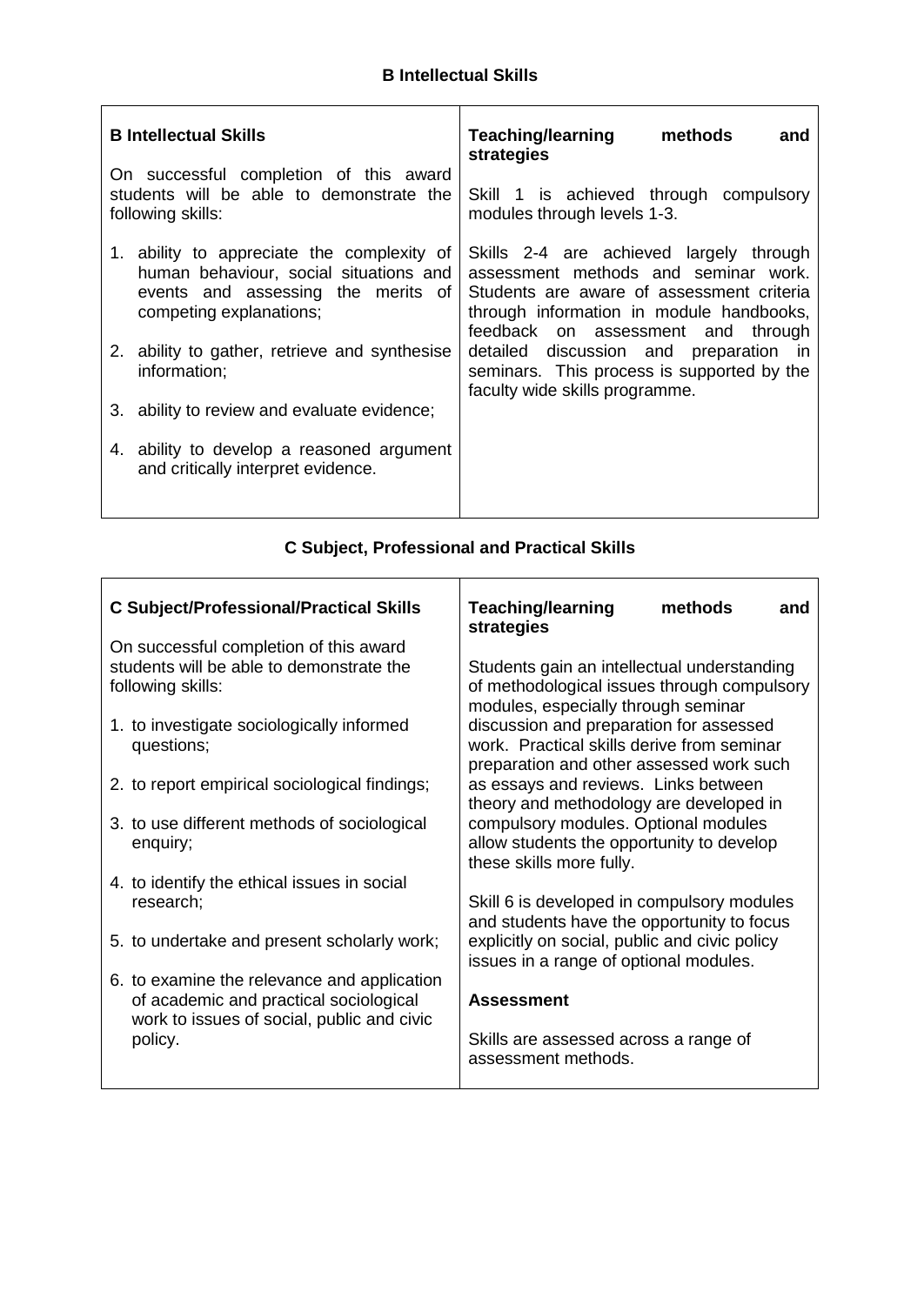| D Transferable skills and other attributes                                         | <b>Teaching/learning</b><br>methods<br>and<br>strategies                                                                           |
|------------------------------------------------------------------------------------|------------------------------------------------------------------------------------------------------------------------------------|
| On successful completion of this award<br>students will be able to demonstrate the | IT skills are developed from stage 1.                                                                                              |
| ability in:                                                                        | Students are introduced to a variety of IT<br>issues in the induction process and have a                                           |
| 1. learning and study skills;                                                      | detailed<br>introduction to library<br>skills.<br>Compulsory modules and many other option                                         |
| 2. written and oral communication skills in a                                      | modules require the use of conference/                                                                                             |
| variety of contexts and modes;                                                     | blackboard. All assignments must be word<br>Communication skills are<br>processed.                                                 |
| 3. statistical and other quantitative                                              | developed through assessment methods                                                                                               |
| techniques;                                                                        | reviews,<br>such<br>essays,<br>seminar<br>as                                                                                       |
| 4. information retrieval skills in relation to                                     | presentations and through seminar work.<br>General student study skills are developed                                              |
| primary and secondary sources of                                                   | through stage 1 and supported by workshops                                                                                         |
| information;                                                                       | throughout the programme and by the                                                                                                |
|                                                                                    | university-wide Graduate<br>Development                                                                                            |
| 5. communication and information<br>technology skills;                             | Programme.                                                                                                                         |
|                                                                                    | <b>Assessment</b>                                                                                                                  |
| 6. skills of time planning and management;                                         |                                                                                                                                    |
| 7. group work skills.                                                              | Students have to work to strict assessment<br>deadlines, requiring skills of organisation,<br>time management and effective use of |
|                                                                                    | sources of information                                                                                                             |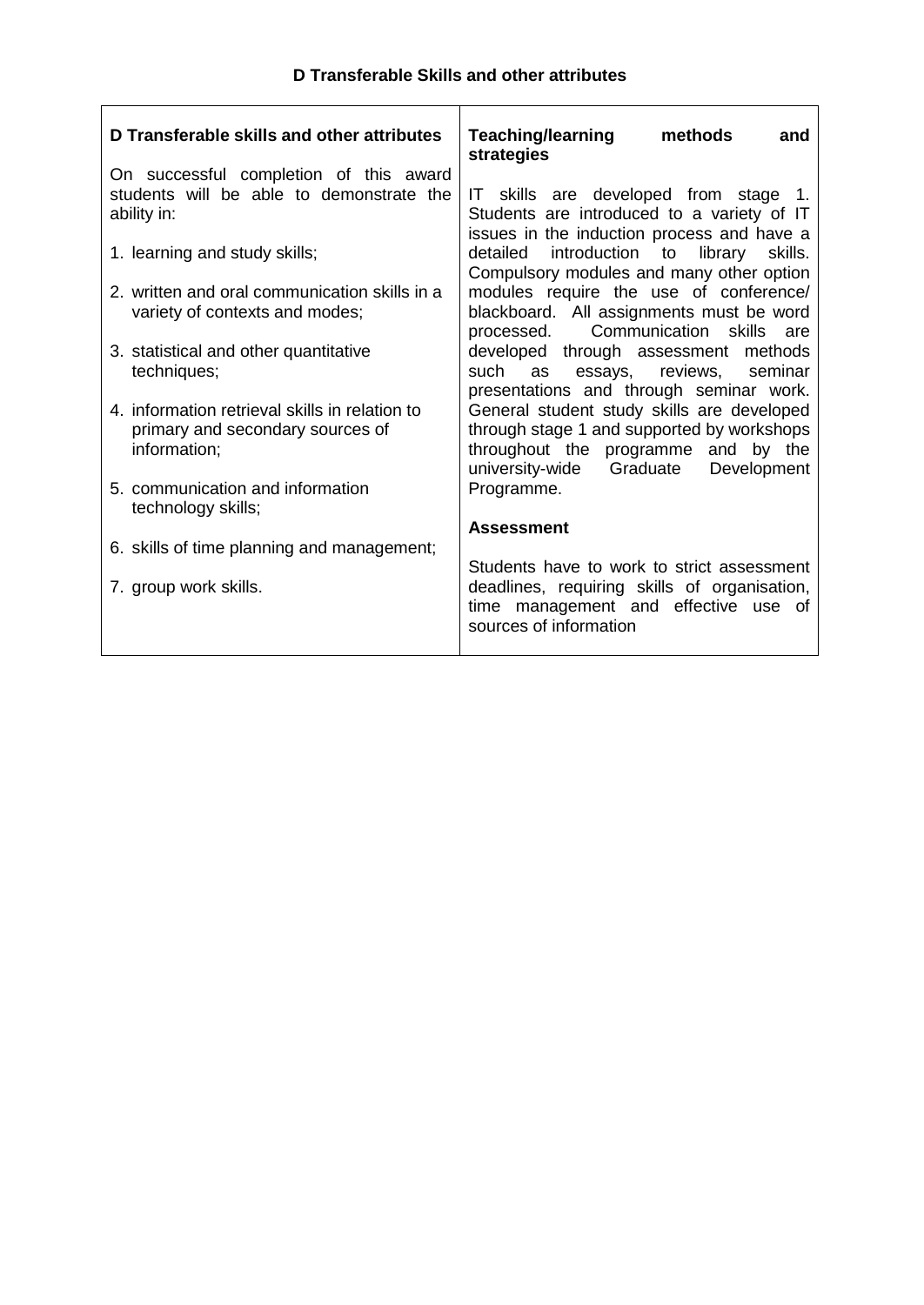# **Section 4: Programme structure**

|                    | <b>Compulsory modules</b>                                                                                                                                                            | <b>Optional modules</b>                                                                                                                                            | <b>Interim Awards:</b>                                                                                                                                                                                                                                                                                                                                                                                                        |
|--------------------|--------------------------------------------------------------------------------------------------------------------------------------------------------------------------------------|--------------------------------------------------------------------------------------------------------------------------------------------------------------------|-------------------------------------------------------------------------------------------------------------------------------------------------------------------------------------------------------------------------------------------------------------------------------------------------------------------------------------------------------------------------------------------------------------------------------|
| level <sub>1</sub> | UZSNLF-30-1<br>Sociological<br>Foundations                                                                                                                                           | None                                                                                                                                                               | <b>Certification in Higher</b><br><b>Education</b>                                                                                                                                                                                                                                                                                                                                                                            |
|                    | UZSNLG-30-1<br>Sociological Practice                                                                                                                                                 |                                                                                                                                                                    | • Credit requirements:<br>120 credits of which not less than<br>100 credits are at level 1 or above                                                                                                                                                                                                                                                                                                                           |
|                    | <b>Core modules</b>                                                                                                                                                                  |                                                                                                                                                                    | • Other requirements: None                                                                                                                                                                                                                                                                                                                                                                                                    |
|                    | There are no core modules<br>at this stage of the award                                                                                                                              |                                                                                                                                                                    | <b>Interim Awards:</b>                                                                                                                                                                                                                                                                                                                                                                                                        |
| level <sub>2</sub> | <b>Compulsory modules</b><br>UZSNRA-30-2<br>Social Inequalities and<br><b>Identities</b><br><b>Core modules</b><br>There are no core modules<br>at this stage of the award.          | <b>Optional modules</b><br>Students must take 30<br>credits of Level 2 (or<br>above) Sociology<br>modules, or modules<br>from an approved list<br>where available. | <b>Diploma in Higher Education</b><br>Credit requirements:<br>$\bullet$<br>240 credits of which not less than<br>220 credits are at level 2 or above<br>and not less than 100 credits are<br>at level 1 of above<br>Other requirements: None<br><b>Prerequisite requirements</b><br>Minimum credit/module                                                                                                                     |
| level 3            | <b>Compulsory modules</b><br>UZSNPA-30-3<br>Contemporary<br><b>Critiques of Modern</b><br>Society<br><b>Core modules</b><br>There are no core modules<br>at this stage of the award. | <b>Optional modules</b><br>Students must take 30<br>credits of Level 3<br>Sociology modules, or<br>modules from an<br>approved list, where<br>available.           | requirements - 120<br>other - None<br>$\bullet$<br>Awards:<br>Target/highest:<br><b>BA (Hons) Sociology and</b><br>(another half award)<br>Credit requirements<br>360 credits of which not less than<br>340 credits are at level 3 or<br>above, not less than 200 credits<br>are at level 2 or above and not<br>less than 60 credits at level 1or<br>above.<br>Default title - BA<br><b>Credit requirements</b><br>$BA - 300$ |